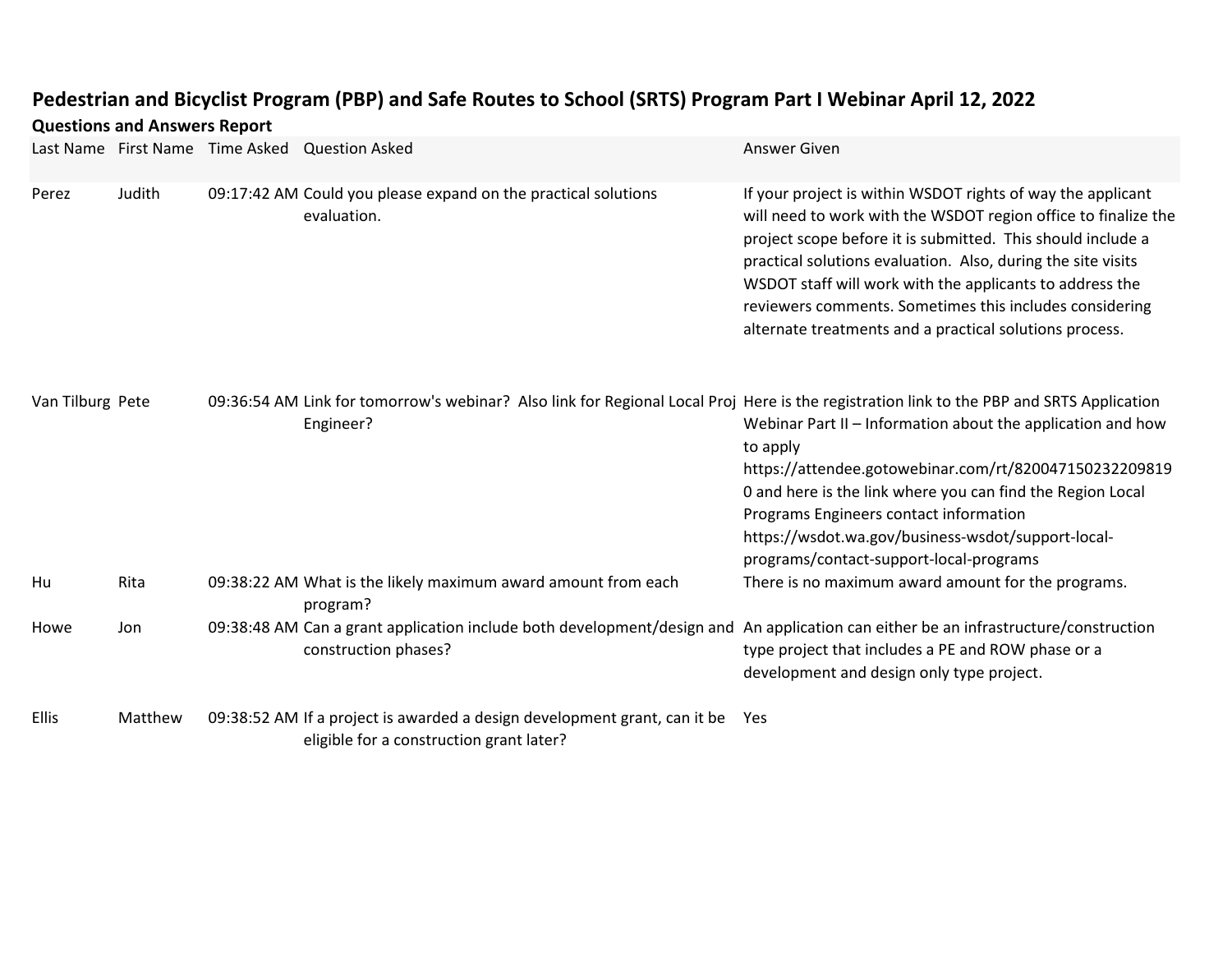| Mulligan<br>Hartsoch    | Elizabeth          | 09:38:56 AM oops! The link "The WSDOT website has a request crash data Thank you for letting us know we will fix the problem as soon<br>form for project planning." on this site returns an error 404<br>https://wsdot.wa.gov/business-wsdot/support-local-<br>programs/funding-programs/pedestrian-bicycle-<br>program/pedestrian-bicycle-program-call-projects | as possible.                                                                                                                                                                                                                                                                                                                                                                                                                          |
|-------------------------|--------------------|------------------------------------------------------------------------------------------------------------------------------------------------------------------------------------------------------------------------------------------------------------------------------------------------------------------------------------------------------------------|---------------------------------------------------------------------------------------------------------------------------------------------------------------------------------------------------------------------------------------------------------------------------------------------------------------------------------------------------------------------------------------------------------------------------------------|
| Fetzner                 | Jessica            | 09:38:57 AM I am a parent at an elementary school that lacks sidewalks in<br>our designated "walk Zone" Where should I start in this<br>process?                                                                                                                                                                                                                 | Contact the agency that has jurisdiction for the location. I it is<br>along a city street that would be the city public works<br>department, if it is along county road that would be the<br>county public works department and if it is on a state route<br>that would be the Region Local Programs Engineer. You may<br>also want to reach out to the school or school district to<br>include them in the conversation.             |
| <b>Burkhart</b>         | Arlette            | 09:39:14 AM Our City is considering applying for the Safe Routes to School<br>grant, however half of the street is in our jurisdiction and the<br>other half belongs to a different city. Can our City apply for<br>our half solely?                                                                                                                             | If the project is for a sidewalk or a shared use path along the<br>road, that could be OK on one side of the street so long as<br>there are safe opportunities to crossing the street. If it is for a<br>bike lane on one side or the street only that would be a<br>problem if there is not a bike lane on the other side of the<br>street the bicyclist wouldn't be able to go in both directions<br>to and from their destination. |
| <b>Ellis</b><br>LaCombe | Matthew<br>Deborah | 09:39:36 AM Are there DBE requirements for this grant?<br>09:39:57 AM Study the combinations of countermeasures which would<br>best address the complex multiple entry intersection at a<br>school. Would this be covered under both programs?                                                                                                                   | Yes, for projects that receive federal funding.<br>Funds for treatments to improve a complex multiple entry<br>intersection could be awarded under either program. Our<br>preference is that projects within 2 miles of a school that<br>would serve children walking or biking to school be submitted<br>as a SRTS project.                                                                                                          |
| <b>Brown</b>            | Rob                | 09:39:58 AM WSDOT is responsible for approving channelization on all<br>state highways so local agencies need to work with WSDOT<br>for changes to state highway inside their city.                                                                                                                                                                              | Thank you for the clarification.                                                                                                                                                                                                                                                                                                                                                                                                      |
| Van Tilburg Pete        |                    | 09:41:12 AM Average award amount for "Education and Encouragement<br>Only"                                                                                                                                                                                                                                                                                       | There is no average award amount for "education and<br>encouragement only" projects.                                                                                                                                                                                                                                                                                                                                                  |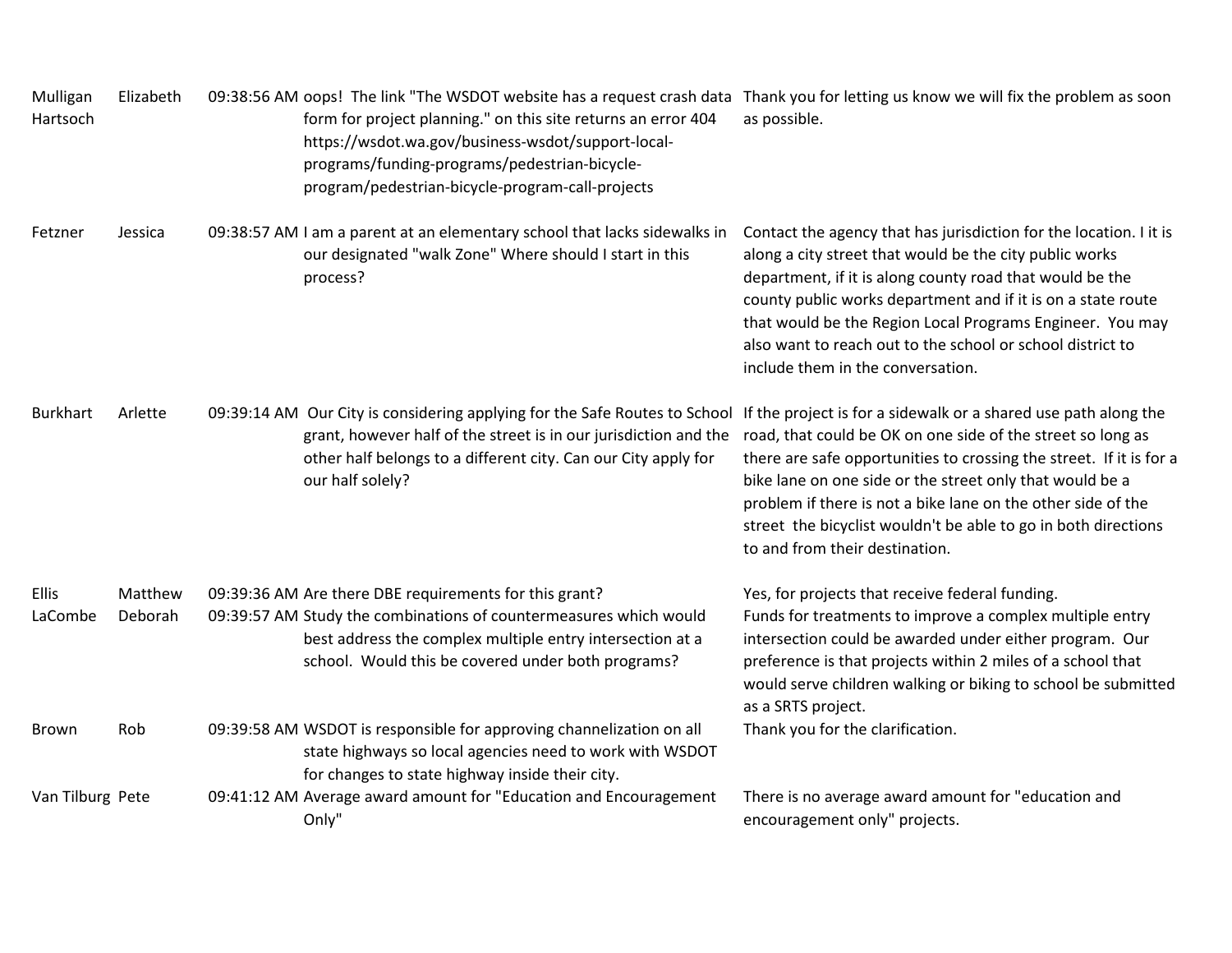| White             | Carli    | 09:41:46 AM Are previous awarded project applications available to view<br>to see as examples?                                                                                                   | Yes, let Charlotte or Brian know which you'd like to see and<br>we will make it available to you.                                                                                                                                                                                                                                                                                                                                                  |
|-------------------|----------|--------------------------------------------------------------------------------------------------------------------------------------------------------------------------------------------------|----------------------------------------------------------------------------------------------------------------------------------------------------------------------------------------------------------------------------------------------------------------------------------------------------------------------------------------------------------------------------------------------------------------------------------------------------|
| <b>Burkhart</b>   | Arlette  | 09:42:06 AM Can Jurisdictions apply for development/design only project<br>and apply again for construction project the following<br>biennium, if awarded?                                       | Yes                                                                                                                                                                                                                                                                                                                                                                                                                                                |
| Salemann          | Jennifer | 09:42:15 AM Can you explain again how to decide when a Preliminary<br>Engineering/Right of Way project is best considered<br>Construction versus Development/Design-Only?                        | If you've already done your community outreach, you have a<br>good understanding what will be built and you are ready to<br>start preliminary engineering an infrastructure/construction<br>type project that includes preliminary engineering and right of<br>way is a good option. I you are starting the process and will<br>be using community input to finalize the scope of a project a<br>development/design only project is a good option. |
| Smith             | Kelly    | 09:44:50 AM Did you say these slides would be available online<br>somewhere? And if so, where can we find them?                                                                                  | Yes, on the call for projects web pages in the section about<br>the webinars.                                                                                                                                                                                                                                                                                                                                                                      |
| Hu                | Rita     | 09:45:26 AM If a proposed project is located within the two Cities and<br>serving schools within the two Cities (in the same school<br>district), can the two cities submit a joint application? | The preference is for local jurisdictions to apply for<br>improvements only within their jurisdiction.                                                                                                                                                                                                                                                                                                                                             |
| <b>Ellis</b>      | Matthew  | 09:47:16 AM How often does this grant opportunity `become available?                                                                                                                             | Once every two years.                                                                                                                                                                                                                                                                                                                                                                                                                              |
| Fetzner           | Jessica  | 09:49:36 AM Our elementary school is located in Whatcom county but the<br>school itself is part of the Bellingham city school district.<br>Does this change anything in terms of funding?        | No it shouldn't change anything. If the project location for<br>improvement is adjacent to a county road the county should<br>apply for the funding. If it is on school grounds the school<br>should apply and if it is along a city street the city should<br>apply.                                                                                                                                                                              |
| LaCombe           | Deborah  | 09:49:37 AM Are the health links on your SRTS and PBP websites?                                                                                                                                  | Yes, we had a problem during the webinar but they will be<br>posted on the call for projects pages.                                                                                                                                                                                                                                                                                                                                                |
| Fitzpatrick Kathy |          | 09:49:45 AM Are there SRTS planning funds for schools or school districts<br>that would include project prioritization and<br>education/encouragement?                                           | Education/encouragement only type projects are eligible but<br>they cannot be included with a development/design only<br>application.                                                                                                                                                                                                                                                                                                              |
| Sammet            | James    | 09:50:37 AM Is this presentation going to made available?                                                                                                                                        | Yes, the slides are available on the WSDOT Pedestrian and<br>Bicycle Program Call for Projects website                                                                                                                                                                                                                                                                                                                                             |